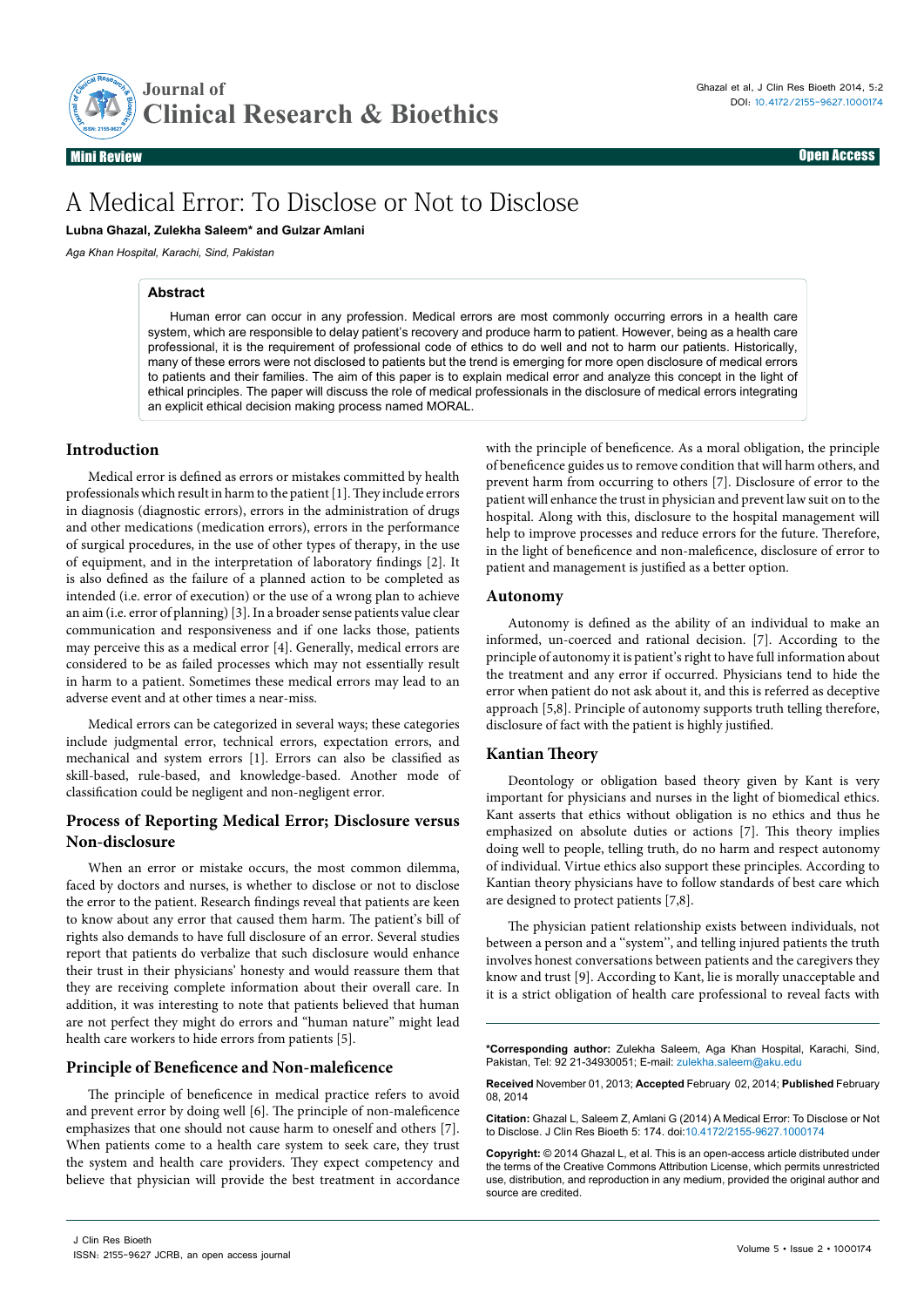the patient [7]. Therefore, based on Kantian theory discourse is again justified as the best option.

In the light of the above mentioned theories, health care professional should strive for more truth telling and disclosure of medical errors. Disclosure will enhance patient's trust on physician and the health care system. The study showed disclosure of errors has reduced the chances of lawsuits cases on hospital or on physician [10]. Physician also supports the disclosure of error against the choice of no disclosure. On the contrary, some of the physician disagrees to disclose complete information about the error to patient. Some of the physician also believed that if patient do not enquire about information there is no need to tell [3,5,7]. However, this is an ethical dilemma and it should be resolved by adequate ethical frameworks and models.

# **"MORAL" A Step By Step Process to Help in Ethical Decision Making**

The ethical theories and reasoning do not solve ethical dilemma rather provide a direction for action. To address a medical error, the health care provider should handle the situation and correct the error; secondly, the error should be disclosed [11,12]. The MORAL is an extensive and clear ethical decision making model based on five steps of ethical decision making process proposed by Patricia Crisham in 1985. In MORAL, The "M" stands for Massage the Dilemma, "O" stands for outlines options, "R" review criteria and resolve, "A" stands for affirm position and act, and "L" stands for look back [10].

The first step of MORAL Model involve massage the dilemma; this includes data collection about situation, people, and their value in conflict [10]. This means that a person should analyze the context in which error occurred and should identify the key aspects, facts, underlying ethical principles and values, etc. In the second step one has to identify the possible options for rectification of the error. Then, one should undergo constructive thinking and reflection to analyze the pros and cons of each option. In the third step one has to identify the moral criteria to select the appropriate course of actions, based on moral judgment [10]. On the basis of moral judgment with the help of ethical principles and theories, one has to select the best action in patient's interest. In the forth step, one should practically integrate the selected option in the patients' scenario to resolve the dilemma keeping in view the ethical principles. The last and final step in MORAL emphasis on evaluating the ethical dilemma and its resolution and implementation with final course of appropriate strategies [5]. Evaluation help us to see the effectiveness of our decision of choosing best option in patient's interest.

# **Role of Health Care Providers in the Disclosure of Medical Error**

As a health care provider, one encounters a number of medical errors every day. The literature strongly suggests that errors should be disclosed to the patients. Yet it appears this practice is uncommon in health care. Health care team feels upset and guilty when medical errors occur. Health care providers involved in an error also report disappointment for their failure to be safe and competent. They also feel anxious about the error's repercussion on their professional growth. In addition, they also report fearful about a possible lawsuit against them or to the hospital in which they are practicing [11-13].

This contradicts the health care providers professional responsibility to give the high quality of medical care and to act in the patient's best

interest. Therefore, the health care providers should be taught about the underpinnings of ethical principles that support truth telling and honesty. Moreover, they should reflect on the patient's expectations concerning disclosure and the factors that hinder disclosure so that the gap between theory and practice can be bridged. Along with that, they should be encouraged to integrate the ethical decision making framework like MORAL on the clinical. In addition, they should be taught about the specific communication techniques and pertinent apologizing words to be used while disclosing the medical error. Along with that a non-penalizing error reporting culture should be created so that health care providers do not feel threatened. At the same time, the causes and effects of medical error could be investigated and appropriate actions should be initiated so that one learns from their mistakes and prevent it in future clinical practice.

## **Conclusion**

In conclusion, health care providers encounter different medical error in their day to day practices. The disclosure of a medical error is an ethical dilemma that requires deliberative thinking and reflection by the health care providers. It is suggested that disclosure of medical error should be encouraged keeping in view the principle of beneficence, non-maleficence, patient's autonomy and Kant's theory. This disclosure will lead to better satisfaction from the patients and health care providers. Hence, medical error should be addressed and reported as this can help to improve system and prevent such errors in future and will contribute for more professional growth.

# **Key Message**

In my view, it is indeed a challenge to reveal the medical error and there are diverse factors that affect a physician's/nurse or health care provider's readiness to disclose their errors. Many times an error is not specifically an individual person's fault but a team or system-based problem. However, disclosure of medical errors can be a very individual issue because sometimes only one person knows about it. Beyond our job duty to the patient or the hospital, we have a responsibility to ourselves to practice responsible and honest medicine.

## *"Remember, there is nothing you can do to change the past but you can use its lessons to improve your future." Rabbi Abraham J Twerski, MD*

## **References**

- 1. [Krizek TJ \(2000\) Surgical error: ethical issues of adverse events. Arch Surg](http://www.ncbi.nlm.nih.gov/pubmed/11074896) [135: 1359-1366.](http://www.ncbi.nlm.nih.gov/pubmed/11074896)
- 2. Dictionary MW (2003) Merriam-Webster, Incorporated.
- 3. [Bates DW, Cohen M, Leape LL, Overhage JM, Shabot MM, et al. \(2001\)](http://www.ncbi.nlm.nih.gov/pubmed/11418536) [Reducing the frequency of errors in medicine using information technology. J](http://www.ncbi.nlm.nih.gov/pubmed/11418536) [Am Med Inform Assoc 8: 299-308.](http://www.ncbi.nlm.nih.gov/pubmed/11418536)
- 4. Joint Commission Journal on Quality and Patient Safety (2007) Study Indicates that Patients' Broad definition of medical error can Undermine Satisfaction with Care. Journal of Radiology Nursing Pages 35-36.
- 5. [Gallagher TH, Bell SK, Smith KM, Mello MM, McDonald TB \(2009\) Disclosing](http://www.ncbi.nlm.nih.gov/pubmed/19736193) [harmful medical errors to patients: tackling three tough cases. Chest 136: 897-](http://www.ncbi.nlm.nih.gov/pubmed/19736193) [903.](http://www.ncbi.nlm.nih.gov/pubmed/19736193)
- 6. [Crigger NJ \(2004\) Always having to say you're sorry: an ethical response to](http://www.ncbi.nlm.nih.gov/pubmed/15597937) [making mistakes in professional practice. Nurs Ethics 11: 568-576.](http://www.ncbi.nlm.nih.gov/pubmed/15597937)
- 7. Beauchamp TL, Childress JF (2001) Principles of Biomedical Ethics. (5thedn), Oxford, New York, USA.
- 8. [Heubel F, Biller-Andorno N \(2005\) The contribution of Kantian moral theory](http://www.ncbi.nlm.nih.gov/pubmed/15906935) [to contemporary medical ethics: a critical analysis. Med Health Care Philos](http://www.ncbi.nlm.nih.gov/pubmed/15906935)  $8: 5-18$